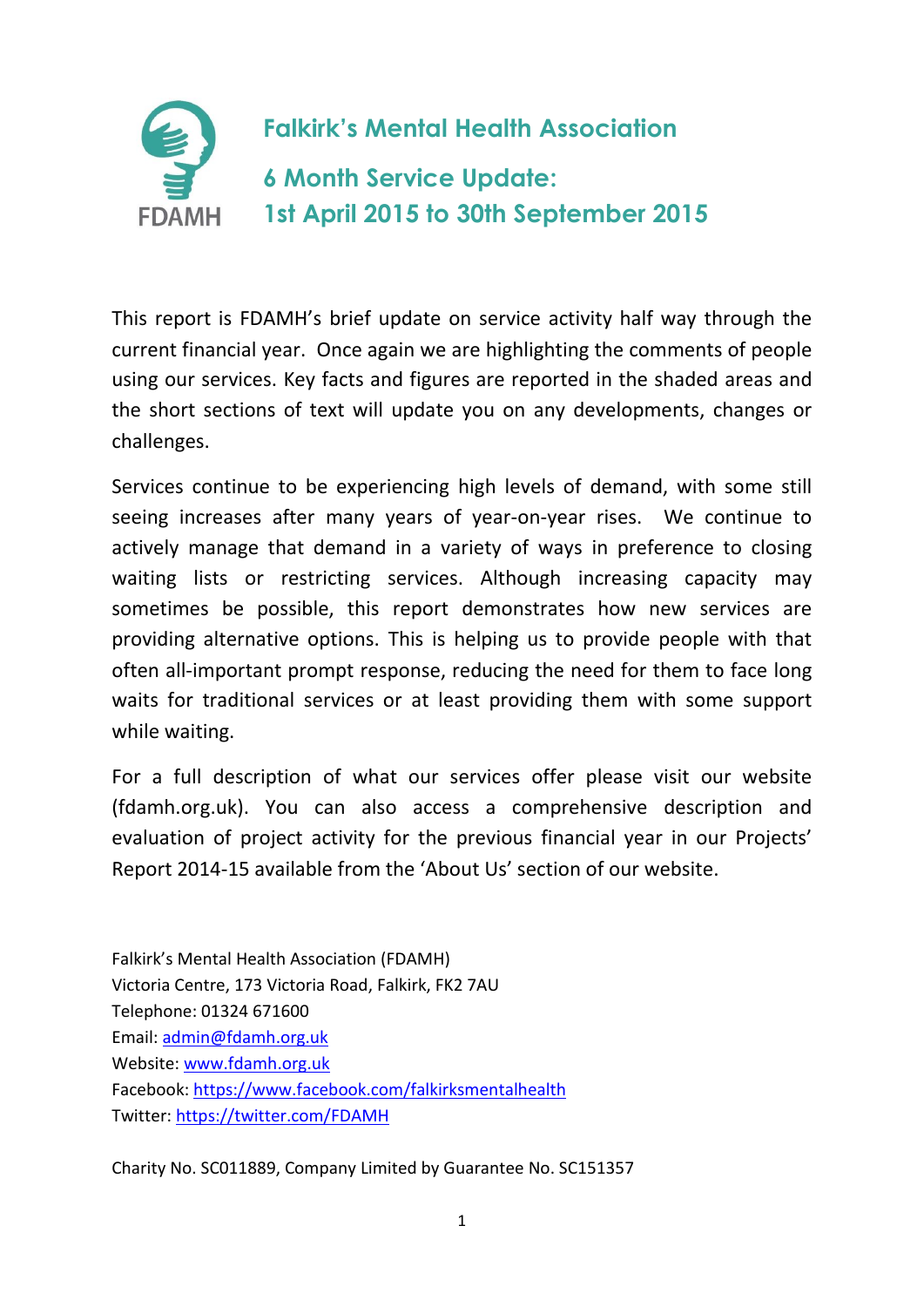## **Health and Wellbeing Drop-In Service**

*"It has made a massive difference to me coming to the centre. And an even bigger difference completing my anxiety management course and the branching out project. I am now waiting to begin the Next Steps college course. The different things that go on within FDAMH are great and my confidence has started to build. I don't know where I would be without FDAMH."* Service user

*"I was very depressed with low confidence before my doctor advised me to come to Drop-In. Since coming here my confidence has grown with the help of the staff. They are always there for me and advise me about the next steps to take in my recovery. I know how much I have changed since coming here and know now that I can do things."* Service user

The Health and Wellbeing Drop in Service, an open-access service, continues experiencing high-levels of attendance. Staffing changes have seen the part-time project assistant moving into another role in FDAMH and the appointment of a new full-time Group Worker thereby allowing us to increase the number of group activities offered to those using the service. The aim of recruiting a dedicated group worker was to widen out opportunities to more people, and all new groups are available to any of FDAMH's service users, not just Drop-In members. New workshops being offered so far encourage and support people to express themselves creatively and include drama, drawing and painting, singing and creative writing.

Members are currently being surveyed on how we can maintain and/or improve the service we deliver. This includes any new group activities members would be interesting in participating in. Consultation with those using the service is via monthly members meetings and an open suggestion process. Recent decisions include the spending of a small grant on activity equipment and a summer trip.

#### **Visits:** 4266

**Average visits per week:** 164

**Received service:** 170

The overall number of visits has reduced slightly due to the closure of Drop-In on Thursday afternoons to allow us to expand our activity programme.

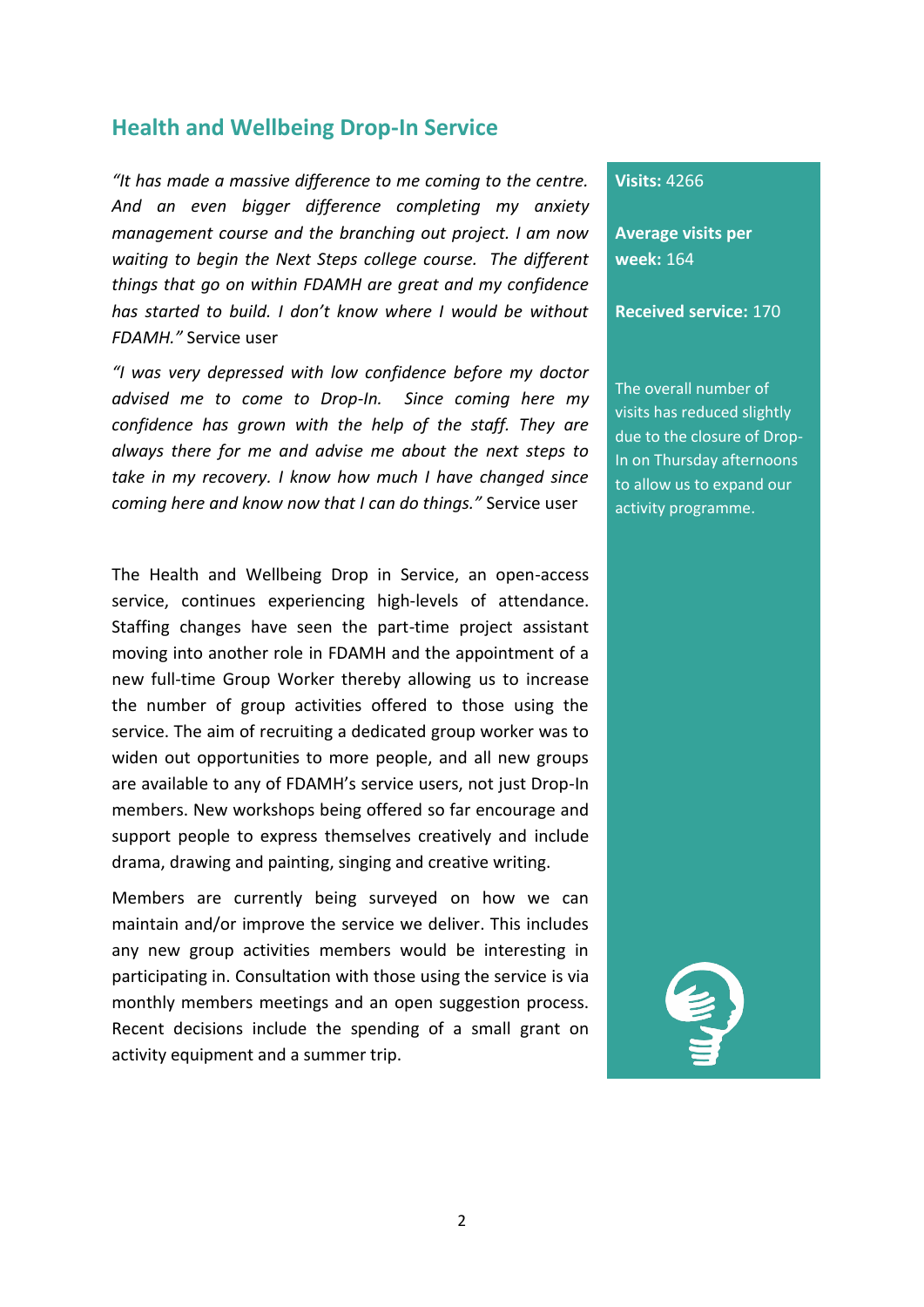# **Link/Social Prescribing Service**

*"Patients receive valuable practical support within a short timescale and this can prevent return appointments and medication"* GP

*"This service in many ways may have been a true life saver for me. The support, positivity and understanding gave me the help and push to take charge of my life again. Personally this has helped the balance of my life return and also made me see a future for myself once more. Thank you!"* Service user

This service continues to demonstrate very positive results in terms of patient outcomes and in reducing prescribing and other impacts on GP surgeries. Original Alliance funding has now come to an end, however the service will now be sustained for another year thanks to support from the Integration Care Fund.

Skilled staff offer people a range of therapeutic interventions, using a holistic approach model, to improve their mental wellbeing. Whilst not a 'signposting' service, where necessary, staff do refer people to other agencies e.g. CAB or to another of FDAMH's services.

At present we have one social prescribing practitioner working within a GP surgery in Denny and another working in Stenhousemuir. Our third practitioner is now providing a social prescribing service 'in house' i.e. within FDAMH. This is proving to be an excellent addition to the range of services on offer within The Victoria Centre but referrals can only be made, at present, by other FDAMH staff.

#### **Referrals:** 144\*

**Personal Development courses provided:**

Anxiety Management Courses - 10 students

Mindfulness Course - 12 students

\*The number of referring health centres was reduced from 3 to 2 as a result of long-term staff sick-leave from May 2015 to mid-July. This is reflected in the reduction in the number of referrals, reduced by approximately one third. Referrals to this staff member are now reinstated and expected to return to previous levels.

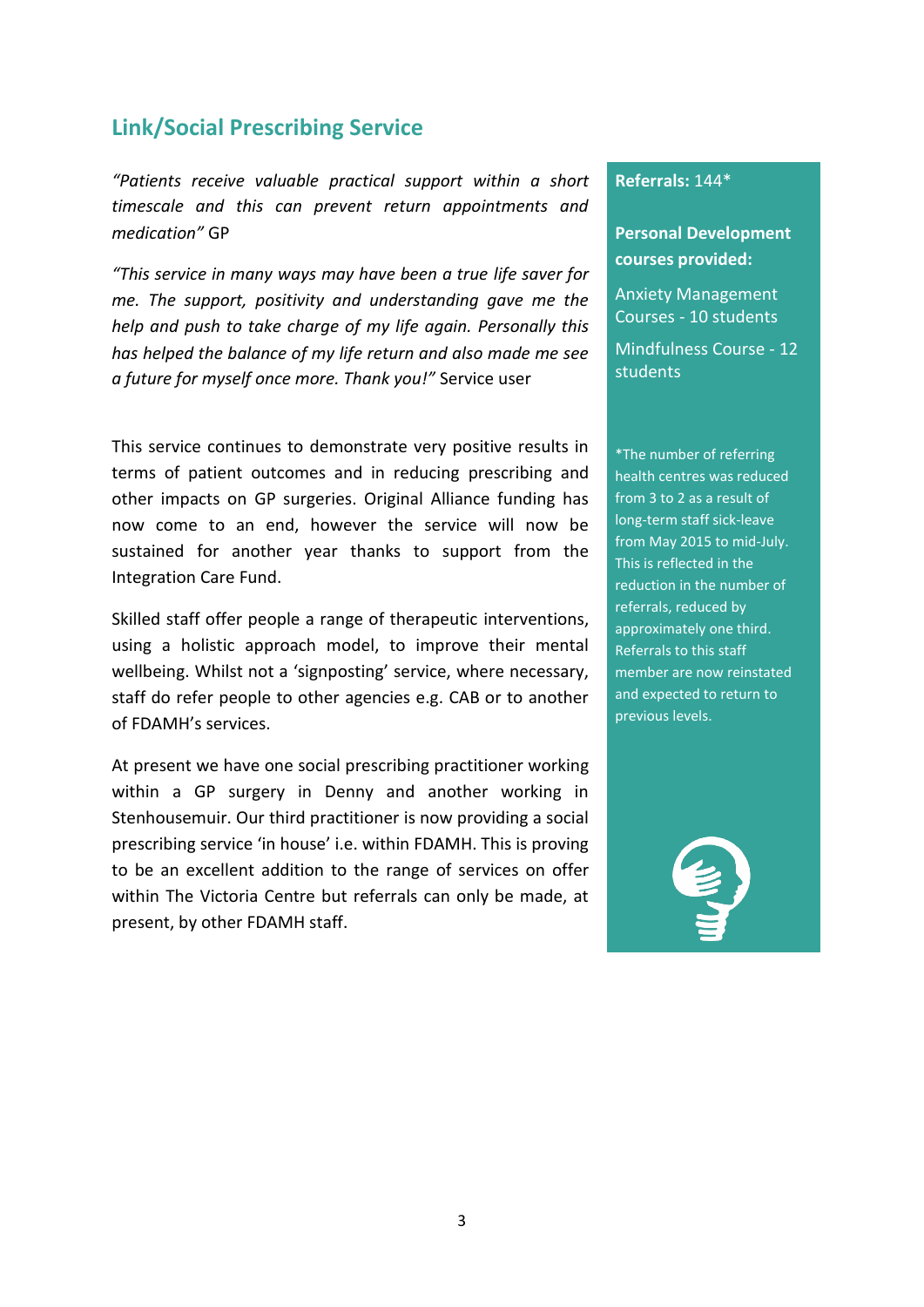# **Counselling Service**

*"It's difficult at the start trying to be an open book for someone you don't know, but when you feel like everything is going down and there's no hope, having the Counselling Service makes the difference from drowning to just floating – you can breathe even if at first it's that hour a week."* Service user

*"The counselling sessions I received helped me identify my problems and allow me to find methods of solving them. The atmosphere was friendly and welcoming and I thank FDAMH for their help."* Service user

Despite the fact that GPs (and others) are increasingly directing their patients / clients to our Immediate Help Service and Social Prescribing Practitioners, our Counselling Service continues to receive a significant number of referrals – 410 people referred in a 6 month period!

Our Young Person's Service has proved a huge success allowing us to offer more free sessions to our 16 to 24 year old clients, after receiving additional funding via the Lottery's Young Start Programme. This scheme has enabled us to provide very prompt access to counselling for this group and attendance levels have been very good, in line with counselling for ages 25+. Unfortunately our funding for these sessions is due to cease in February 2016.

We are delighted to have met the monitoring standards of the COSCA Recognition Scheme for Organisations as a Counselling Organisation for the 9th year and were delighted to receive excellent feedback from our assessor.

**Referrals:** 410

**Received Service:** 232

**Sessions offered:** 1381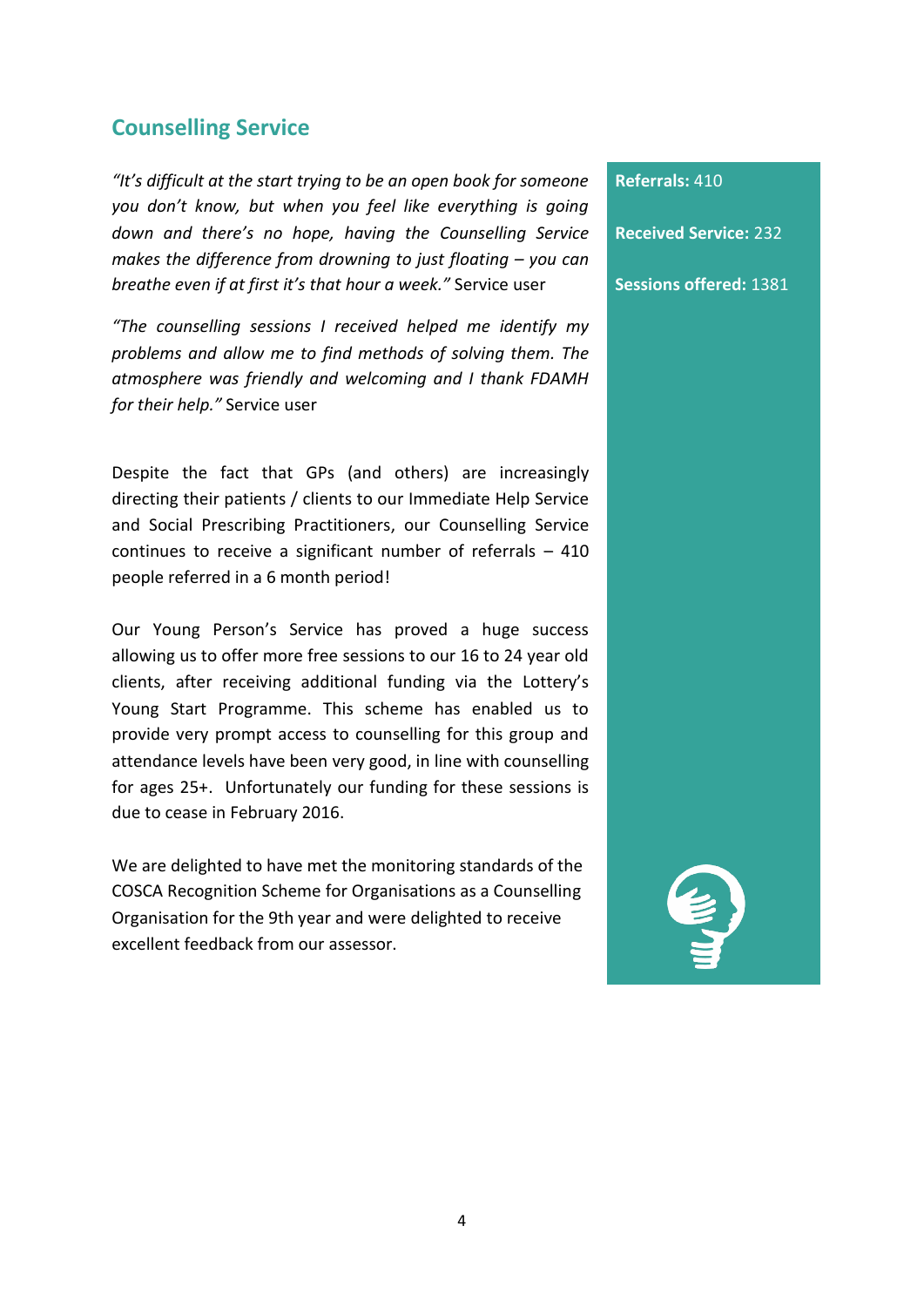# **Befriending**

*"Befriending is a vital service used to help people to take the first steps towards meeting new people, rediscovering old hobbies and developing new interests. It helped me a great deal by working on combating my sense of isolation, anxiety and other combined mental health issues. It worked on my selfesteem and gave me more opportunities for social interaction. I would thoroughly recommend the experience"* Service user

*"I'm glad I went for it as I found it extremely helpful. It's a simple idea but it does help to get you out of the house meeting people and doing things. I feel it did benefit my mental health."* Service user

The Befriending Service was reliant on some 28 different volunteers in the period to deliver the service. The addition of a dedicated Volunteer Support and Development service at FDAMH is providing increased opportunities for volunteer recruitment and is also allowing us to deliver our compulsory volunteer training programme more frequently, which helps to get new volunteers on stream more quickly.

It appears that the cases being referred to the Befriending Service are becoming increasingly complex. It is common for the service's clients to have mental health problems in conjunction with additional physical illness or disability and volunteer training is taking these additional demands into account. In addition to our 28 volunteers, we have, at present, 3 sessional befrienders who have professional skills or additional experience that allows us to offer a befriending service to those with more complex needs / illnesses.

Befriending procedures are currently under robust review as the sister project 'Third Age Befriending' works towards 'Quality in Befriending' accreditation.

#### **Referrals:** 39

**New Service Users:** 18

**Received Service:** 52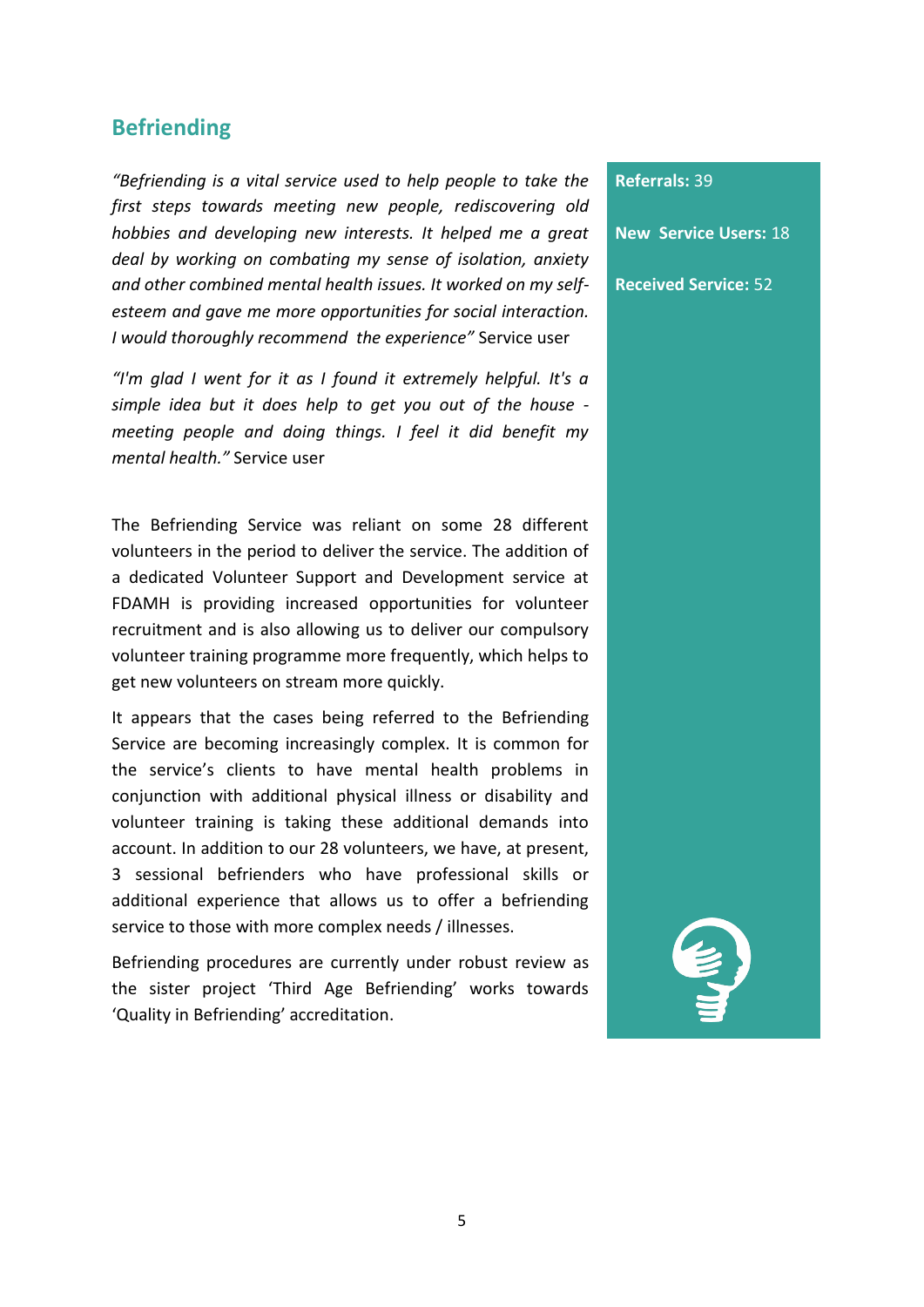# **Third Age Befriending Service**

*"It's just wonderful that you are here to provide this service. It's just what I need at just the right time. Thank you so much."*  Service user

*"If I hadn't have met the Stepping On group, I don't know what I would have done with myself."* Service user

The Scottish Parliament's Equal Opportunities Committee recently launched its report on how loneliness is blighting the nation and found that its effects were as significant as low income and poor housing. The report goes on to say that a loneliness epidemic haunts Scotland and could get more severe unless society pulls together and supports those most at risk from social exclusion. Our service is working hard to combat isolation among older people.

Welcome funding provided by the Big Lottery has allowed continued provision and development of the project. The recruitment of a second member of staff is allowing us to expand the work of the social contact groups which are very popular with clients. In addition we have been able to launch our new Telephone Befriending Service which will meet the needs of clients who are unable to leave their homes, primarily due to mobility issues. Other excellent developments include the recruitment of a volunteer bus driver for the group and we are also re-launching our popular Theatre Group in time for the winter season of performances.

We are pleased to have partnered up with other local organisations in the new Forth Valley-wide Loneliness Network which aims to bring attention to loneliness and promote opportunities to reduce social isolation within the community.

Our active volunteer recruitment plan, targeting peer volunteers, is currently benefiting from the support of external organisations. We are also grateful to Strathcarron Hospice for providing free training to volunteers in palliative Befriending.

Finally, with support from our Befriending Service, TAB is currently working towards 'Quality in Befriending' accreditation.

#### **Referrals:** 29\*

**New service users:** 16

#### **Received service:** 38

\*Referrals closed in August 2014 as original funding for the service came to an end, so there were only 5 referrals in the same period last year. Nevertheless, increasing levels of referrals emphasise the importance of continuing to develop our volunteer base.

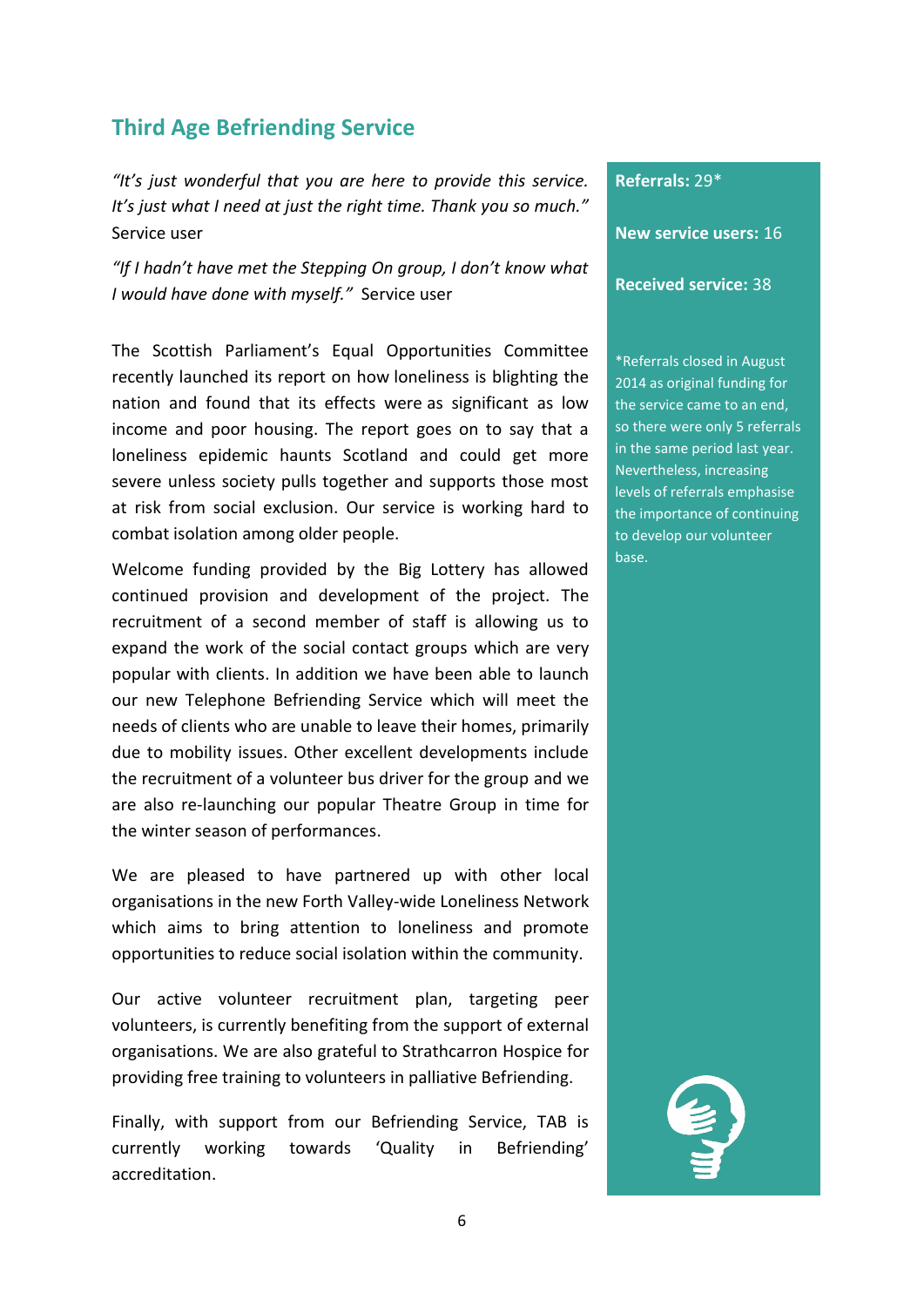# **Family Support Service**

*"Thank you for coming along today, it gave me the confidence to speak up for myself. Just knowing that you were sitting across from me, made me feel that I could talk openly about my condition and how it affects me and I haven't felt able to do that before…ever….thank you so much!"* Parent with severe and enduring depression supported by the service for a Team Around the Child (TAC) meeting.

*"I've been attending carer's meetings and the support I've had has really helped me look at my situation differently. I'm really counting all my blessings and even though it's really hard, I've realised, okay this wasn't planned or expected but you know, I still love my partner just as much and feel very lucky that I can be there for him the way he has for me in the past. It is still hard, but we get there!"* Family member

We have received a funding award of £3,655 from Shared Care Scotland, from the Creative Breaks Programme Budget. This will allow us to provide activities e.g. Mindfulness training and social activities for family members which, in turn, will benefit the people that they care for.

We have been delighted with the results from our Mindfulness for Carers course, returned evaluations for those in the 'clinical population' at the start of the course demonstrate an impressive 75% recovery rate using CORE.

#### **Referrals:** 34

**Registered Families:** 258

**Direct Support to:** 62 families

**Groups and courses:**

3 regular Carers Support **Groups** 

Carers Education Course (13 students)

Mindfulness for Carers (22 students)

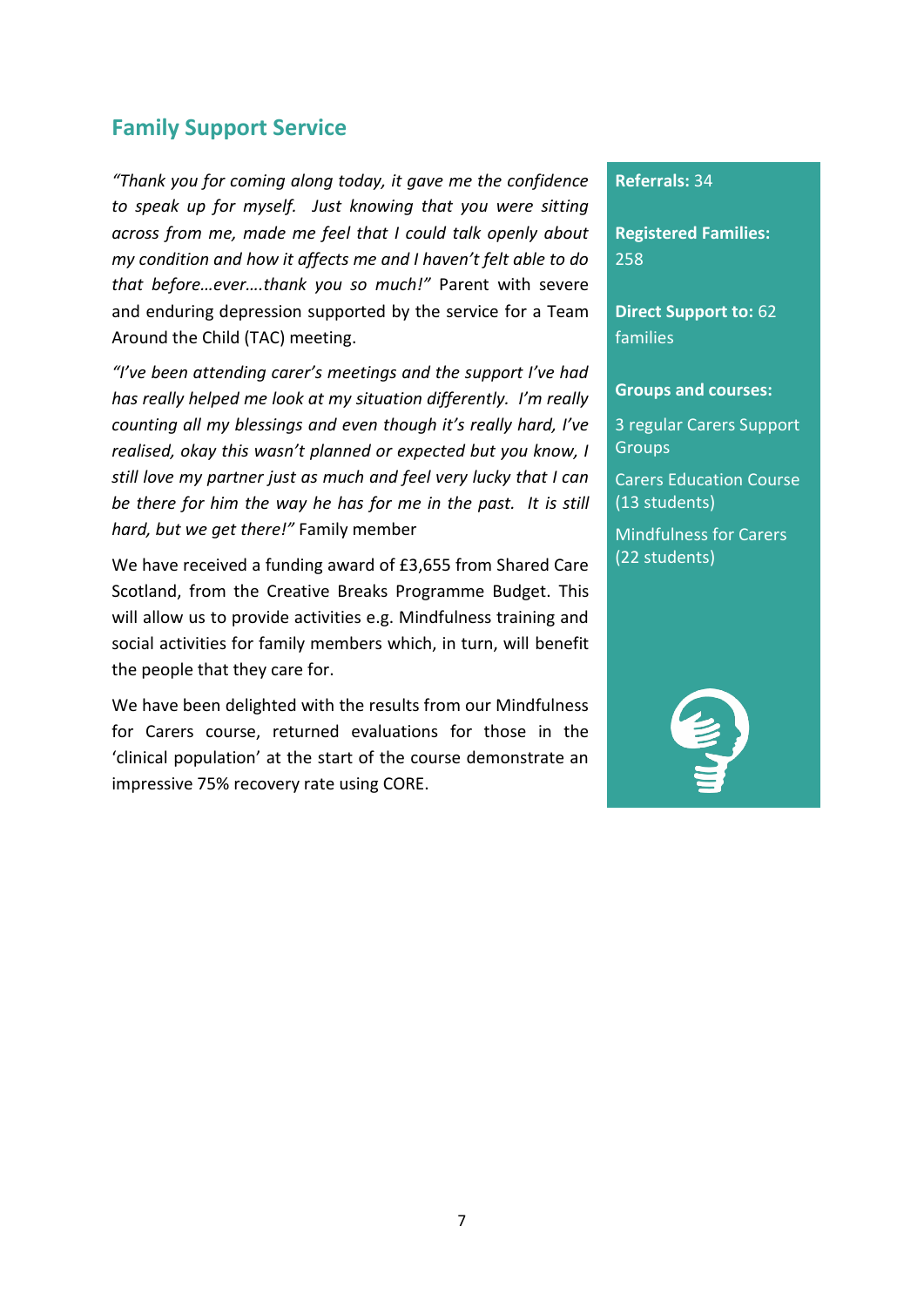# **Service User and Carer Involvement**

The revised and revamped Involvement Group has recently taken on several significant projects that will have real impacts on services. In particular the group is applying the Scottish Recovery Indicator 2 to FDAMH helping to assess the recoveryfocus of our organisation. This is the first service-user led implementation of SRI 2 in Scotland. In another first, the group has become the first third sector organisation to work in partnership with NHS staff on the 'Triangle of Care' scheme which aims to achieve better collaboration and partnership between health services and carers. The period has also brought consultations on GP services and the Scottish Patients Safety Programme.

This project continues to explore ways to get more people involved in opportunities to shape the future of services. The Coordinator is working closely with our Family Support Service to develop the involvement of carers in this area. The Coordinator has also been working with the local Mental Health Admission Ward to raise the profile of FDAMH and the services on offer to people following their discharge from inpatient care.

# **Consultation groups:** 2 (12 individuals) **Regular Forums:** 3 **Additional Events & Consultations:** 2



# **Welfare Benefits**

The Welfare Benefits service is provided at FDAMH by Grangemouth Citizen's Advice Bureau. During 2015 this service was temporarily suspended following the sad death of our dedicated colleague, John Niblo. However, in May 2015, Liz from CAB joined the FDAMH team. Our CAB worker is based with us one day per week and offers vital support to many of our service users. As is apparent from the figures, many of those who use the service receive help with more than one issue.

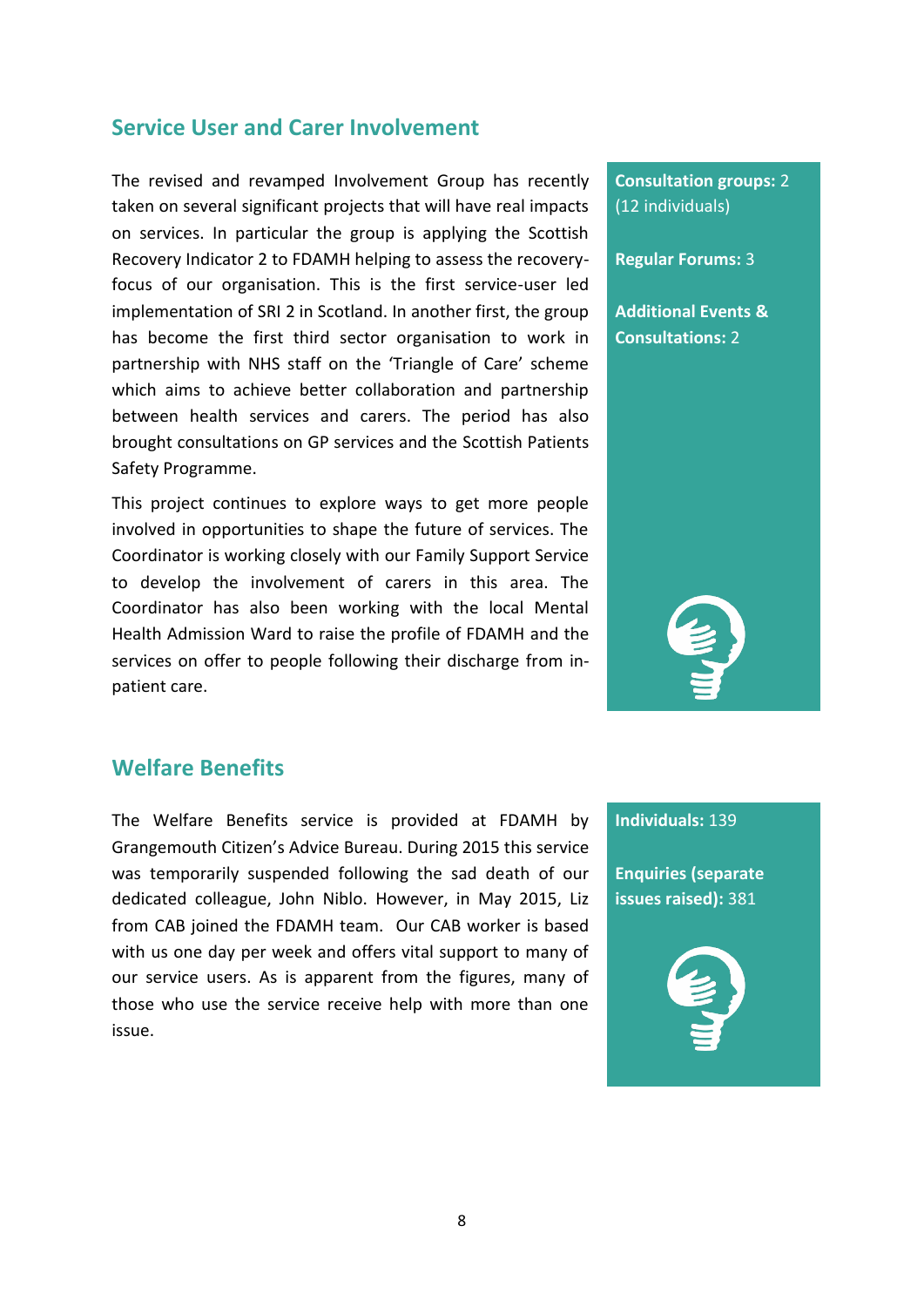# **Immediate Help Service**

*"Having referred a client to FDAMH during a crisis episode I felt that the time and support afforded to my client was of extreme benefit. As a result of the referral and the client subsequently visiting the FDAMH service a needs led response was then generated which involved multi agency discussion and intervention. The client had become frustrated waiting for other services and as Immediate Help Service was able to speak with her almost immediately this made all the difference and she will now hopefully continue to engage with FDAMH services. I would not hesitate to encourage future clients to utilise this service."* Intensive Family Support Worker

Data analysis highlights that 44% of people using the service are telling us that they have suicidal thoughts. This is an increase of 5% compared to last year. FDAMH had provided this service for a number of years without a dedicated member of staff but thanks to funding from NHS Forth Valley, during this period we have been able to recruit an Initial Assessment Practitioner to deal with the majority of cases. However, to ensure no one faces an extended wait, a 'shadow' rota system still operates among other staff members who may be called upon at busy times and during holiday periods.

With a dedicated staff member in post we are able to make more use of this service. We are actively reducing direct referrals from external referrers to some projects and directing people to this service where their needs will be assessed more quickly and referrals on to appropriate services can be made.

When not engaged with a client, the new Initial Assessment Practitioner is working alongside the Counselling Service by conducting telephone assessments of people referred for counselling and, where appropriate, directing them to other services.

#### **No. of supports:** 261\*

**Never used FDAMH before:** 162 (62%)

### **Experiencing suicidal thoughts:** 114 (44%)

\*The number of people requesting support continues to show substantial increases, up by 27% on the same period last year.

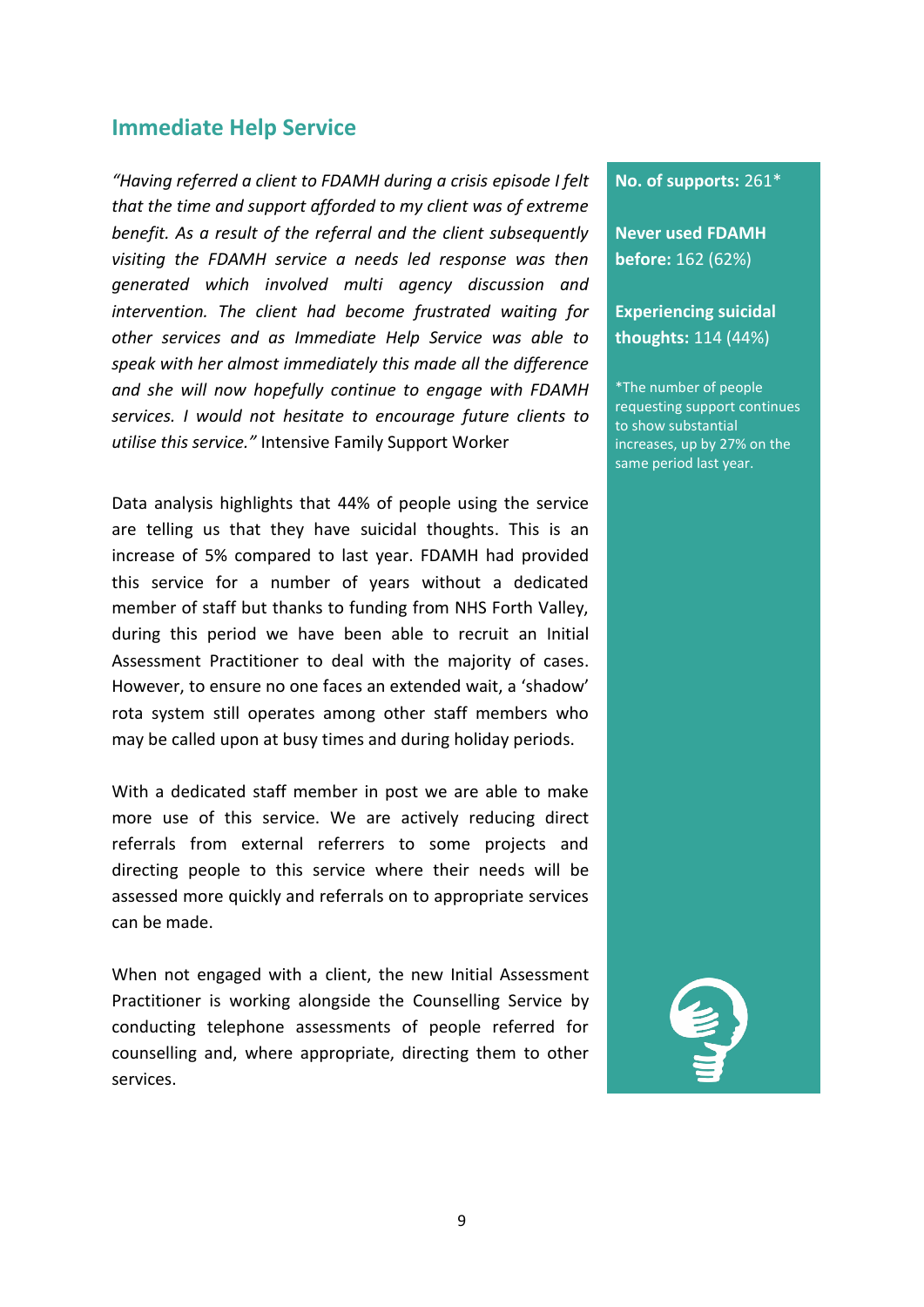# **Volunteer Support & Development**

*"I really enjoy volunteering with FDAMH and would encourage anyone to join FDAMH as a volunteer. The training is relevant and prepares one for volunteering in any capacity"* Volunteer

*"I have found the training offered to be most appropriate and extremely useful as well as being delivered to a very high standard"* Volunteer

As the demand for services in FDAMH continues to rise and each project expands to meet that demand, so too does the requirement for volunteers. Recruitment is an on-going process and we continue to promote our volunteer roles as widely as possible.

Increasingly we are using social media as a platform to advertise volunteer vacancies and at the same time we continue to develop our networks in the community. Local businesses and community centres freely give us advertising space in their premises and, through our links with the local third sector interface and the NHS, we have been fortunate to have been allocated the use of the community advertising area in the local hospitals. In addition, local council and statutory contacts have assisted with the promotion of our volunteer vacancies through their intranets.

We take every opportunity to raise awareness of the fantastic job that our volunteers do and encourage them to participate in information events as they are inspirational to others. They are able to discuss, with first-hand knowledge and experience, the role that they do and what they achieve from volunteering; and also what it means to the person or people that they are supporting and the impact it has on their recovery. Volunteers are regular speakers to local government employees and support their clients to share their experiences of poor mental health and how it affects them and their journey to recovery.

#### **New volunteers:** 10

**Current volunteers:** 98

**Volunteer training in period:**

Volunteer training course (12 students)

First Aid Awareness (9 students)

Self-Harm Awareness (3 students)

Mindfulness (2 students)

ASIST and SafeTalk promoted to all volunteers

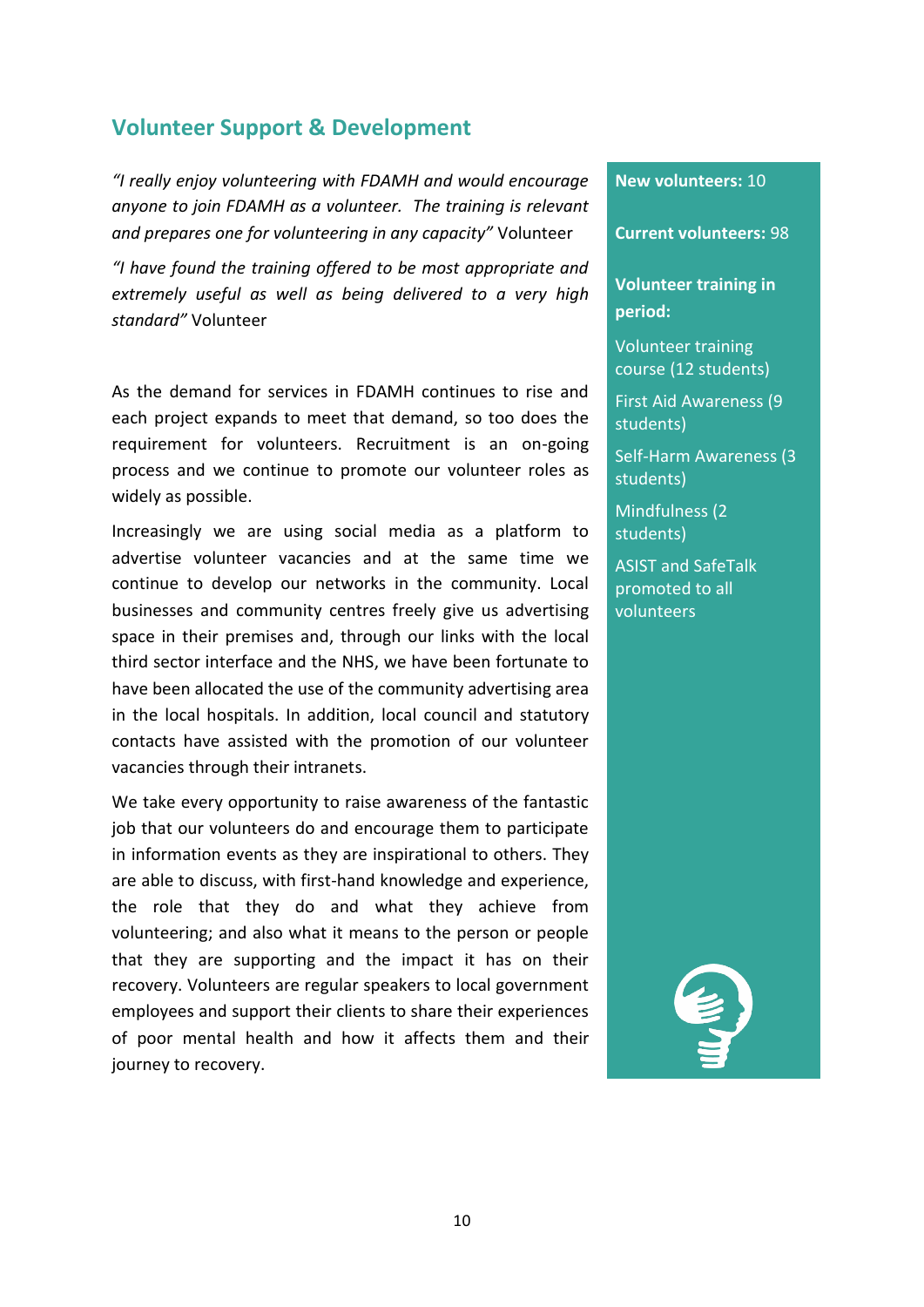# **Training Academy New Service**

*"Learned how to deal with employees who are upset and angry, the scenarios were good – made me think about real life issues"* Student

*"If you are considering applying for this course, be prepared for your life to change….for the better!"* Student

FDAMH's Training Academy is a new branch to FDAMH and was officially launched on 25<sup>th</sup> August 2015 by Jamie Hepburn MSP Minister for Sport, Health Improvement and Mental Health. He was quoted as saying "I am very impressed with the facilities and the aims of the training academy".

The Training Academy offers a growing selection of courses available to individuals, employers and volunteers providing information and knowledge needed to improve general wellbeing and resilience at home and in the workplace. Our training is designed to give people the skills to recognise the signs of mental distress and provide them with the confidence to request help when needed. This early intervention can reduce the impact of poor mental health, assist in reducing mental health stigma and build more productive relationships with and between colleagues.

We also recognise that organisations are unable to release large numbers of staff at once to attend training therefore we offer 'in-house' training. This allows staff to learn in a setting where they'll use their skills whilst saving the cost and disruption of sending staff externally to train. As organisations are unique, we can develop and deliver bespoke training packages, meeting the training needs of the employer and staff and helping to assist in developing mentally healthy workplaces.

#### **Training Hours:** 997

#### **Training Courses:**

Introduction to Mental Health Awareness – IMHA (1 day)

Scotland's Mental Health First Aid – SMHFA (2 day)

Understanding Self-Harm (3 hours)

Boundaries (3 hours)

COSCA Certificate in Counselling Skills (One year part-time study)

#### **Bespoke Packages:**

Mental Wellbeing and the Art of Supportive Communication (3 hours)

Mindfulness for Teaching Staff (2 sessions)

Exam Stress to S4, S5 & S6 Students (5 sessions)